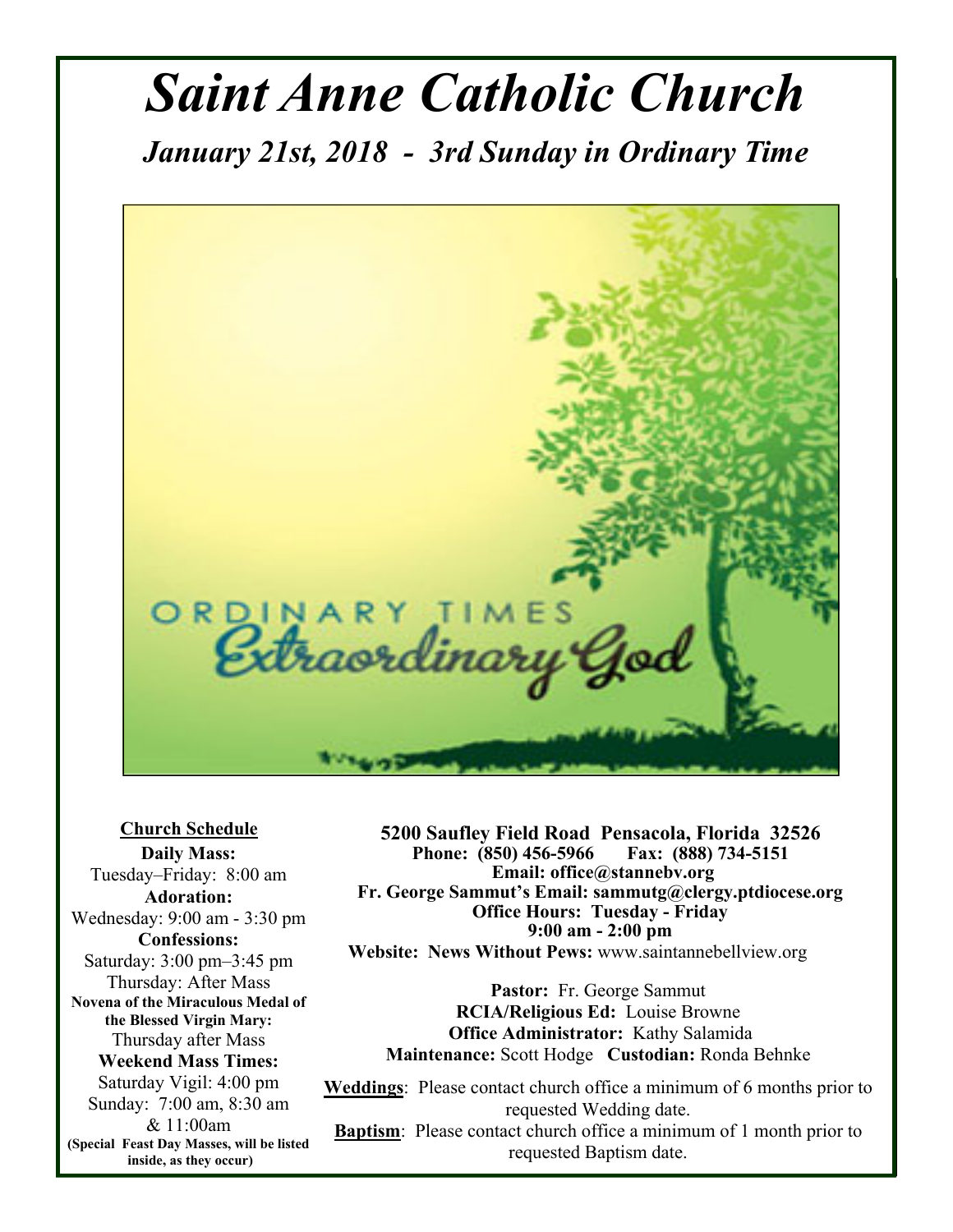**Second Sunday in Ordinary Time January 21, 2018** 

The kingdom of God is at hand. Repent, and believe in the gospel. — Mark 1:15

#### **TODAY'S READINGS**

**First Reading** — The people of Nineveh believed God and turned from their evil ways (Jonah 3:1-5, 10).

**Psalm** — Teach me your ways, O Lord (Psalm 25).

**Second Reading** — The world in its present form is passing away (1 Corinthians 7:29-31). **Gospel** — This is the time of fulfillment. The kingdom of God is at hand (Mark 1:14-20).

### **Mass Intentions**

| Mon Jan 22           | (Fathers Mass)<br><b>+ Delane Grant Allen</b> |
|----------------------|-----------------------------------------------|
| Tues Jan 23, 8:00 am | sp Justina Jennings                           |
| Wed Jan 24, 8:00 am  | + Gregory Florian<br>By Aida & Pat Florian    |
| Thur Jan 25, 8:00 am | + James Emmett Johnson<br>by Metudia Johnson  |
| Fri Jan 26, 8:00 am  | sp Kelsey Swails<br>by Fr. George Sammut      |
| Sat Jan 27, 4:00 pm  | + Herminio Javier Jr.<br>by Leticia Javier    |
| Sun Jan 28, 7:00 am  | <b>Pro Populo (For the Parish)</b>            |
| Sun Jan 28, 8:30 am  | + Frank Cherry<br>by Nancy Cherry             |
| Sun Jan 28, 11:00 am | + Aida Licari<br><b>By Matt Kania</b>         |



Sara Barnheart, Judy Bauman, Virgil Butler, Joseph Chrisco, Andy Cicero, Gert Cicero, Brenda Crosby, Estelle Davis, Frank Dileonardo, Patricia Dileonardo, Butch Durden, Joan Ebert, Tammy Edwards, Francis Figaniak, Sylvia Figaniak, Alice Francisco, Cheryl Gilroy, Robert Greathouse, Agnes Heule, Robert Johnson, Pat Kaderly, Mary Ellen Kolbe, Ruthie Matthews, Wanda McCagg, Jack McCurdy, James McGregor, Vince Mercon, Faith Middleton, Josh Middleton, Virginia Moretti, Theresa Mowry, Kathleen Nowak, Leonard O'Donovan, Rubin O'Donovan Jr., John Peters, Ron Poljak Sr**.,**  Kathy Price, Sonny Price, Aubrey Reed, Prescilla Robinson, Gerald Rutherford, Betty Schmitz, Angel Sifuentes, Sandy Starkey**,** Fr. Henry Thorsen, Lisa Tisdale, Barbara Turner, Robert Turner, Blaise Vallese.

T*o add/remove someone to/from the prayer list please call 456-5966 or email office@stannebv.org.* 

#### **READINGS FOR THE WEEK**

|         | Monday: 2 Sm 5:1-7, 10; Ps 89:20-22,        |
|---------|---------------------------------------------|
|         | 25-26; Mk 3:22-30                           |
|         | Tuesday: 2 Sm 6:12b-15, 17-19; Ps 24:7-10;  |
|         | Mk 3:31-35                                  |
|         | Wednesday: 2 Sm 7:4-17; Ps 89:4-5, 27-30;   |
|         | Mk 4:1-20                                   |
|         | Thursday: Acts 22:3-16 or Acts 9:1-22;      |
|         | Ps 117:1bc, 2; Mk 16:15-18                  |
|         | Friday: 2 Tm 1:1-8 or Ti 1:1-5; Ps 51:3-7,  |
|         | 10-11; Mk 4:26-34                           |
|         | Saturday: 2 Sm 12:1-7a, 10-17; Ps 51:12-17; |
|         | Mk 4:35-41                                  |
| Sunday: | Dt 18:15-20; Ps 95:1-2, 6-9;                |
|         | 1 Cor 7:32-35; Mk 1:21-28                   |
|         |                                             |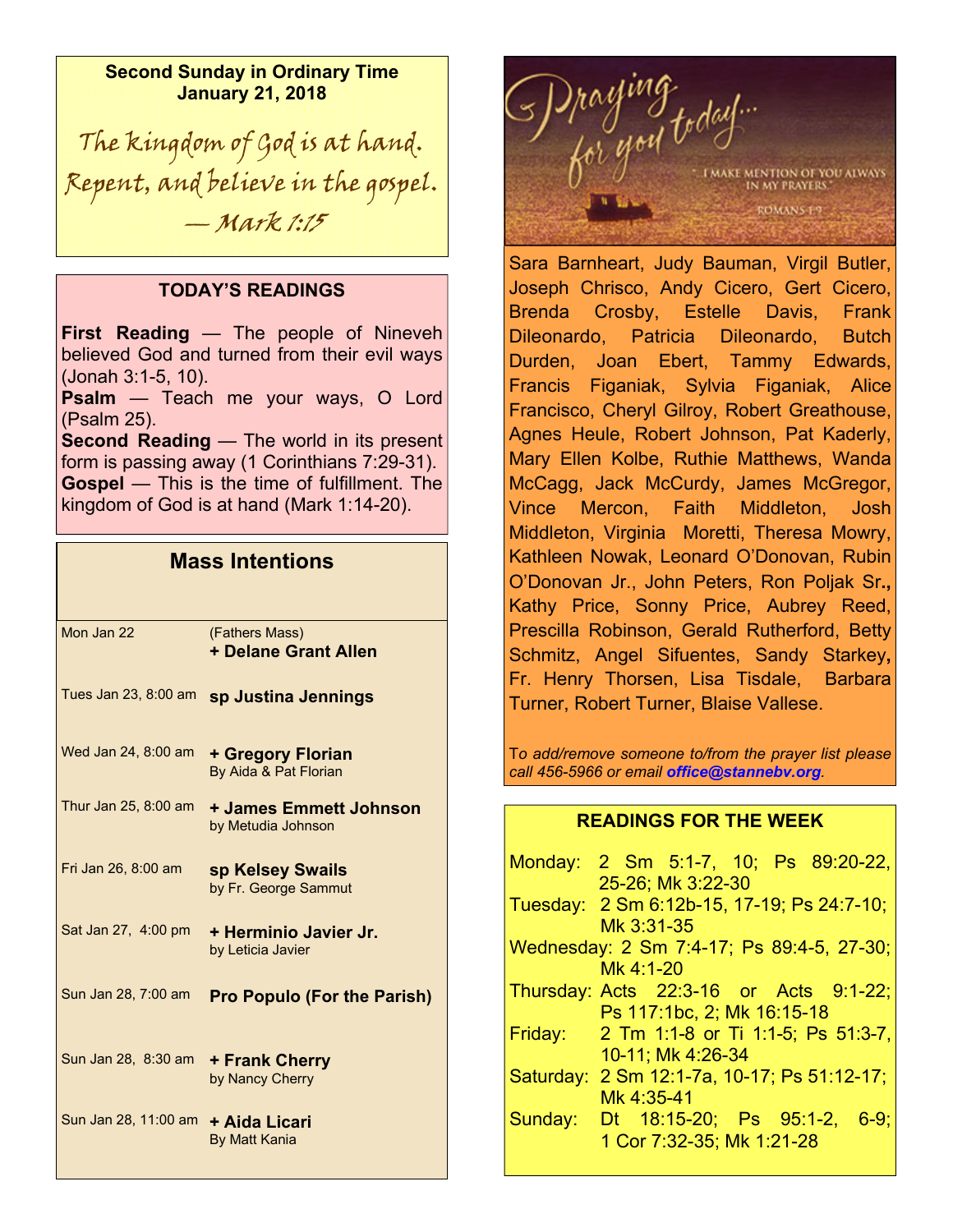### *St. Anne's Happenings…..*

#### **THE DEMANDS OF DISCIPLESHIP**

 Today we encounter readings that already have a Lenten feel about them. Nineveh undergoes a forty-day fast, the psalmist reminds us that God alone can show sinners the way, Paul shows us how fleeting the things and events of this world are, and Jesus cries out "Repent!" before he calls his new followers. "Come after me," Jesus says, but if we are to truly live out the commands and demands of our discipleship through baptism, we must first know our need for conversion, our repentance, our need to believe in the gospel fully. Today's Gospel opens with the stark reminder of what befell John the Baptist for completely living out his vocation as the herald of Christ and the gospel: he was arrested, imprisoned, and martyred. Though few of us will experience consequences that extreme, we must all be ready to risk some sort of rejection as, heeding the call of Jesus, we live out the kingdom of God at hand, repent of our sins, and believe in the good news of salvation.

**Eucharistic Adoration**  Join us each Wednesday 9:00 - 3:30 pm



January 22 is a Day of Prayer for the Legal Protection of Unborn Children



Prayer for Life

A great prayer for life is urgently needed, a prayer which will rise up throughout the world.

Pope Saint John Paul II, Evangelium Vitae, no. 100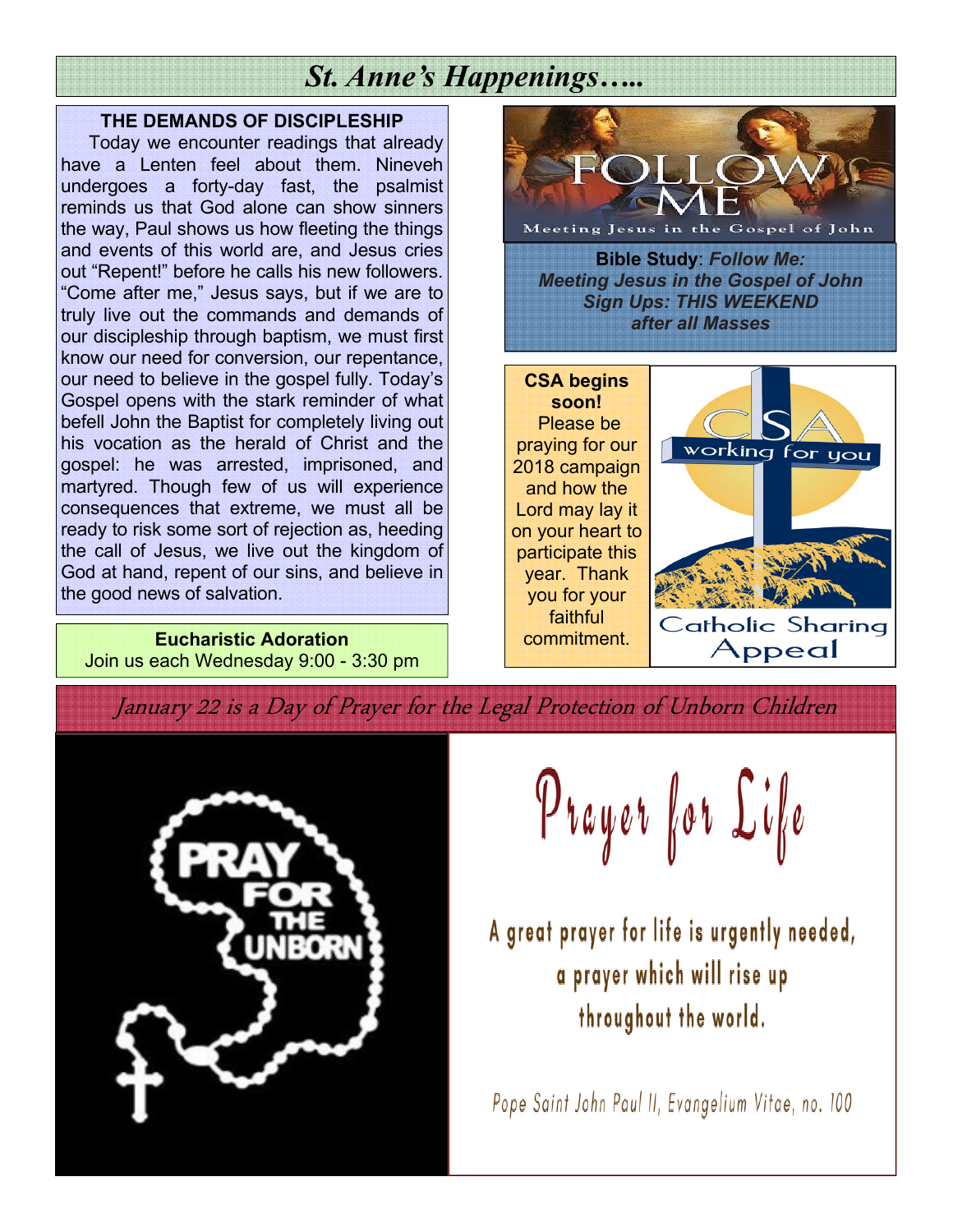### *ST. ANNE & PT - DIOCESE INFORMATION PAGE*

#### **Parish Registration**

Registration forms for new parishioners are available in the back of church, in the church office, or on our website. Also, please notify the office of any changes in your family registration information (such as address, email or phone number changes. Or if you are moving away from our parish.) Thank you!

#### **St. Anne's News Without Pews**

Go to *www.saintannebellview.org* and view the calendar, upcoming events, ministries, and articles about activities. We also have an "Email Tree" with over 200 members. To subscribe, please send your contact information in an email to *stanneinfo+subscribe@googlegroups.com* or follow us on *Facebook @stannebellview* **TRY E-GIVING! IT WORKS!** 

#### **Bulletin Deadline**

Bulletin Submission deadline is due 10 days (two Thursdays) before published Sunday. Email items to **office@stannebv.org** 

#### **Diocese of Pensacola-Tallahassee #SOCIALMEDIA**

Follow the diocese for all events, news and so much more! #ptdiocese #thechurchfullyalive

**AL** 



C

Get Help. Give Help.

**a**pt\_diocese  **@ptdiocese @ptdiocese** 



AmazonSmile is a website operated by Amazon with the same products, prices, and shopping features as Amazon.com. The difference is that when you shop on AmazonSmile, the Amazon Smile Foundation will donate 0.5% of the purchase price of eligible products to the charitable organization of your choice. Just go to *Amazon.Smile.Com* (instead of Amazon.com) and log into your existing Amazon account, and select *St Annes Catholic Church-Belleview*!

Electronic Giving is quick and easy! All you have to do is log in to our website:

saintannebellview.org and click on the blue Online Giving button. You can choose your fund (Offertory, Building Fund, Holy Days, etc.), how much you want to contribute to the fund and how frequently you want to have the money taken out for each fund (weekly, monthly, semi-monthly, annually). You can log-in once with your email and a password, or set up a profile for repeat giving. **It is ESSENTIAL to keep track of your info for future changes, as we cannot make changes for you**. For customer service, call 800-675-7430.

**2-1-1 is your free link to: Get Connected. Get Answers.**  Information and referrals for Northwest Florida now available 24 hours a day, 7 days a week.

\*Emergency food/shelter \*Child care resources \*Health Care \*Services for families and senior citizens \*Services for people with disabilities \*Etc.

### *SAFE ENVIRONMENT INFORMATION*

**Educational Material on the Danger of Abuse -** The overwhelming majority of our clergy and lay leaders are hardworking individuals who are dedicated to serving the people of God in our parishes and schools. All of us together are responsible for making sure that all of our ministries are as safe as possible for our children and vulnerable adults. Each of us has a responsibility to educate ourselves about the real danger of abuse. For help with online courses and other safety matters, please contact the Diocese Office of Safe Environment at 850-435-3570.

**Victims of Abuse -** The Diocese of Pensacola-Tallahassee is committed to healing the hurting hearts of sexual abuse victims and has established Victims Assistance Coordinators who are experienced and trained counselors and are available to help persons who have been sexually abused by a priest, deacon or other church personnel. Victim Assistance Coordinator: Pensacola/Fort Walton Beach area: Dr. Louis M. Makarowski, Ph.D., P.A; 850-477-7181. Coordinadores Para Asistencia A Victimas: Deacon Santiago Molina; Diocese of Pensacola-Tallahassee; 850-435-3536. Diocesan Abuse Hotline: 850-435-3536.